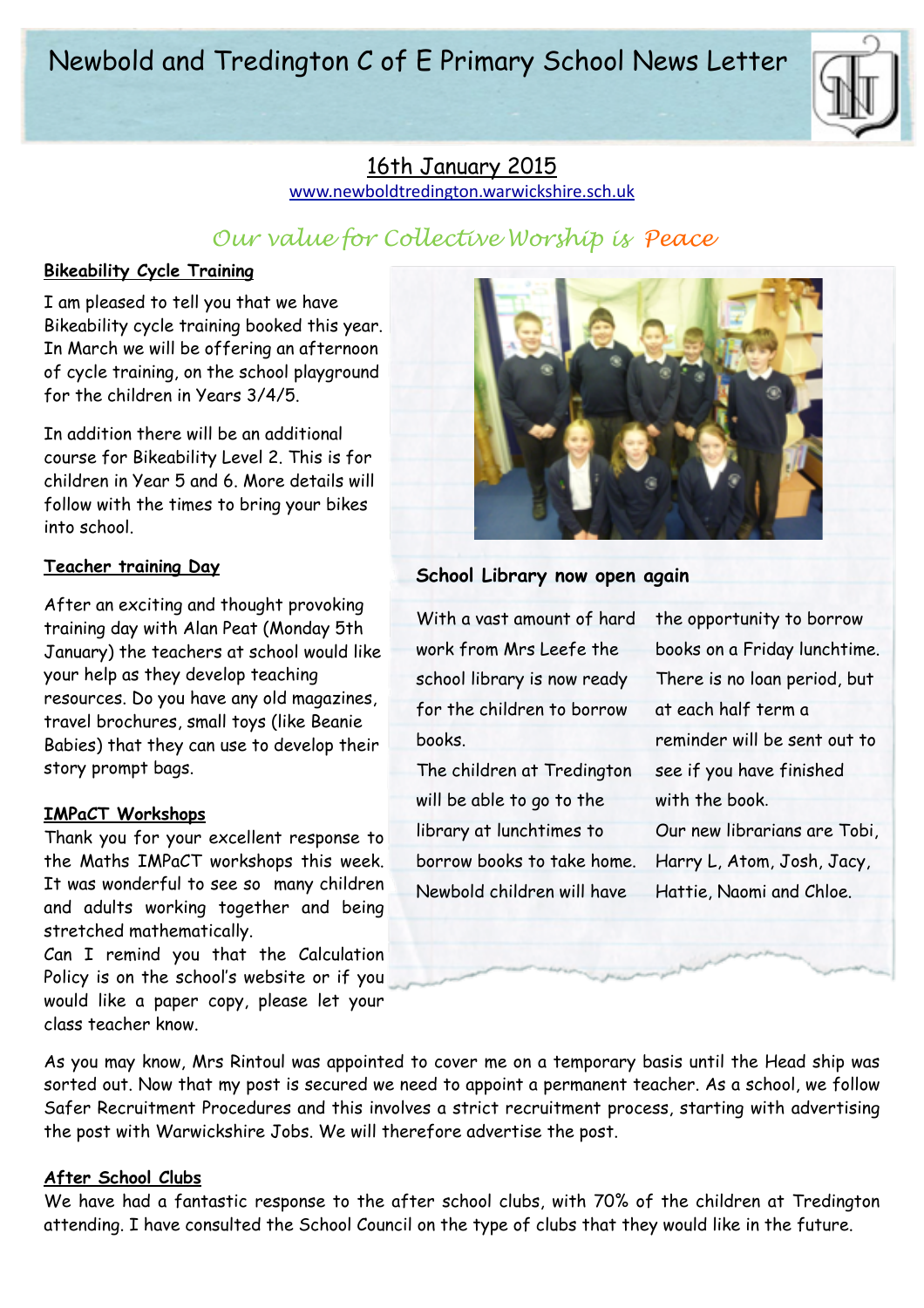## **World Book Day Link Day**

Please note we have changed our Link Day from Thursday 5th March to **Wednesday 4th March.** 

### **Read For My School**

Mrs Tattersall sent out login details for Read for My School Challenge on Wednesday. Children will be able to log in from Monday 19th January and record the books they have read.



**STAR OF THE WEEK**

> **Chloe P Amelia Naomi Sophie P Jacob G**



**Awarded by the House captains for children thinking about the Collective Worship theme.** 

**Daniel K for working hard and settling back into school** 

**Eagles in Ruby Class for standing quietly during prayer** 

**Foxes in Ruby Class for waiting for their lunch**

Have a relaxing weekend.

Sam Welsby (Mrs) Head teacher